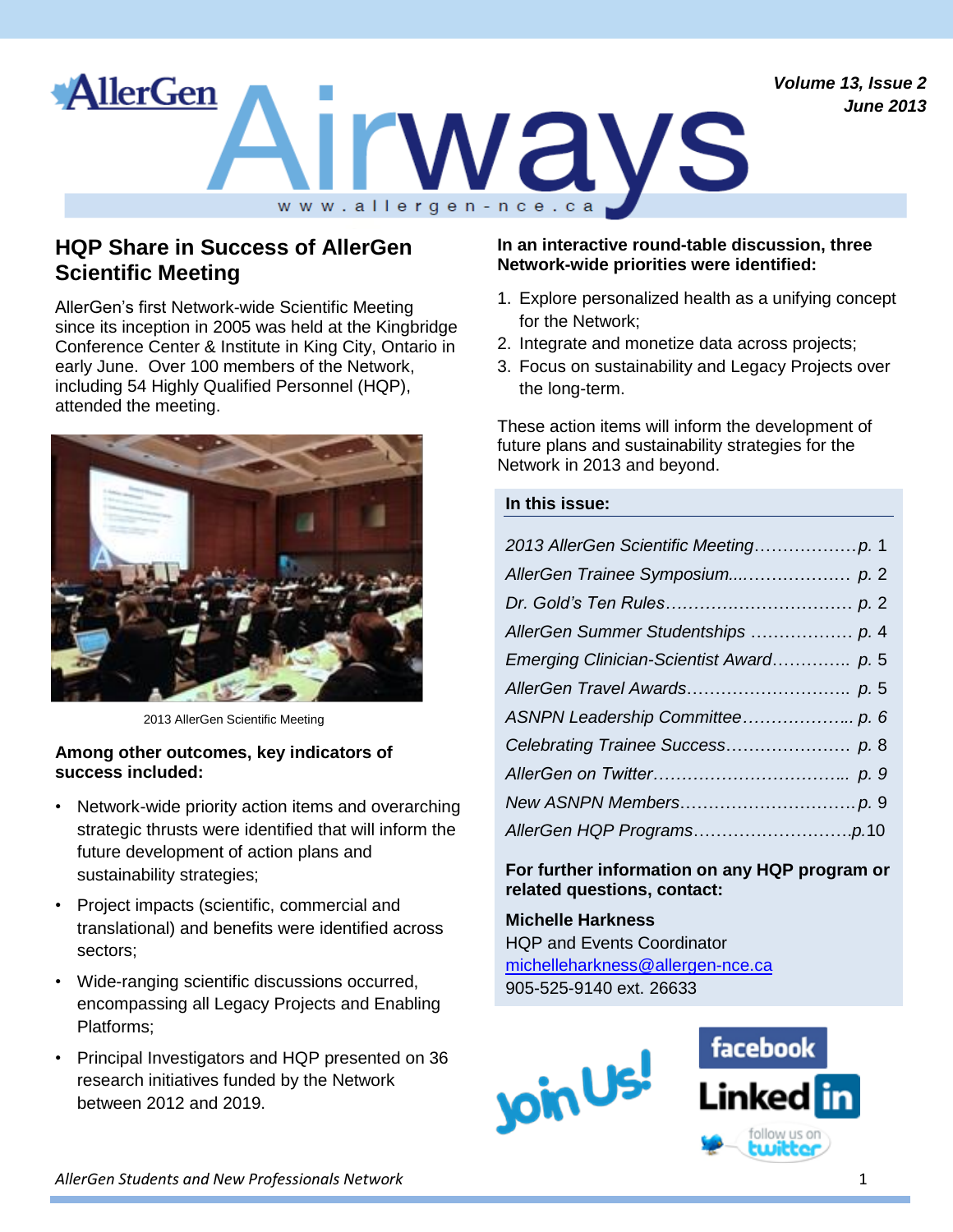# **2013 AllerGen Trainee Symposium**

In May 2013, 51 trainees from across Canada gathered in Montréal, Québec, with the goal of enhancing their career development and building upon the 'AllerGen Advantage' at the 8<sup>th</sup> Annual *Trainee Symposium*. This symposium provided ASNPN members with unique professional development opportunities that go beyond the type of training typically provided in the classroom and laboratory. The event was an ideal networking environment to foster new collaborations amongst trainees and young professionals who share interests in allergy and asthma research and clinical practice.

This year's program included specialized workshops on *Effective Reference Letters*, *Presenting and Defending Your Ideas*, *The Job Search* and *Knowledge Translation*.

The *Knowledge Translation* workshop provided 'hands-on' experience in how to translate AllerGen research findings into 140-character 'tweetable' messages for communication on Twitter. In addition, a *Career Panel* and a *Networking for Success Dinner* were highlights of the three-day event. The *Networking for Success Dinner*, which provided senior researchers and industry experts an opportunity to network with and mentor trainees in informal roundtable discussions, was extremely successful.



Trainees prepare their *'tweetable'* message.

# **Dr. Phil Gold's Ten Rules**



A highlight of the ASNPN symposium was an address by McGill University Professor and Canadian Medical Hall of Fame inductee, Dr. Phil Gold. Dr. Gold shared his *Gold's Rules,* not to be mistaken with the Golden Rules, and most certainly not the 10 commandments!

Dr. Gold captivates AllerGen Trainees

#### **Gold's Rules**

- 1. You are never alone. There are always those to whom you can turn for help. Ask for it!!
- 2. You are free to question anything. This is your job!
- 3. Great ideas come from individuals.
- 4. Believe nothing, not even your own results. Let someone else do the experiment and see if they come up with the same results.
- 5. Listen, think and then act. But first listen! William Osler said, "Listen to your patient. He is telling you the diagnosis."
- 6. Be available to your students at all times. A teacher affects eternity. You can never tell where your influence will be felt.
- 7. Take pride in the successes of your colleagues and your students.
- 8. Concepts, not technologies, lead to great discoveries.
- 9. The half-life of knowledge is an important parameter in your lives.
- 10. Think of science as bench to bedside, and back to bench. It is not bench to bedside. In biomedical science, if there are no clinical implications, don't do it!

**And number 11:** *Menschlikeit* - be humane. Remember your humanity!

"The AllerGen Trainee Symposium was a valuable experience for me as an undergraduate student. It gave me the unique opportunity to meet with and learn from fellow students and experienced researchers alike."

*Ryan Persaud, University of Manitoba (Supervised by Dr. Anita Kozyrskyj, University of Alberta)*

"As an undergraduate level trainee, the symposium provided a terrific opportunity to gain exposure to the research process at the graduate level. It was a great way to see the various paths and directions that are available after graduation."

 *Ayanna Boyce, University of Waterloo (Supervised by Dr. Padmaja Subbarao, Hospital for Sick Children)*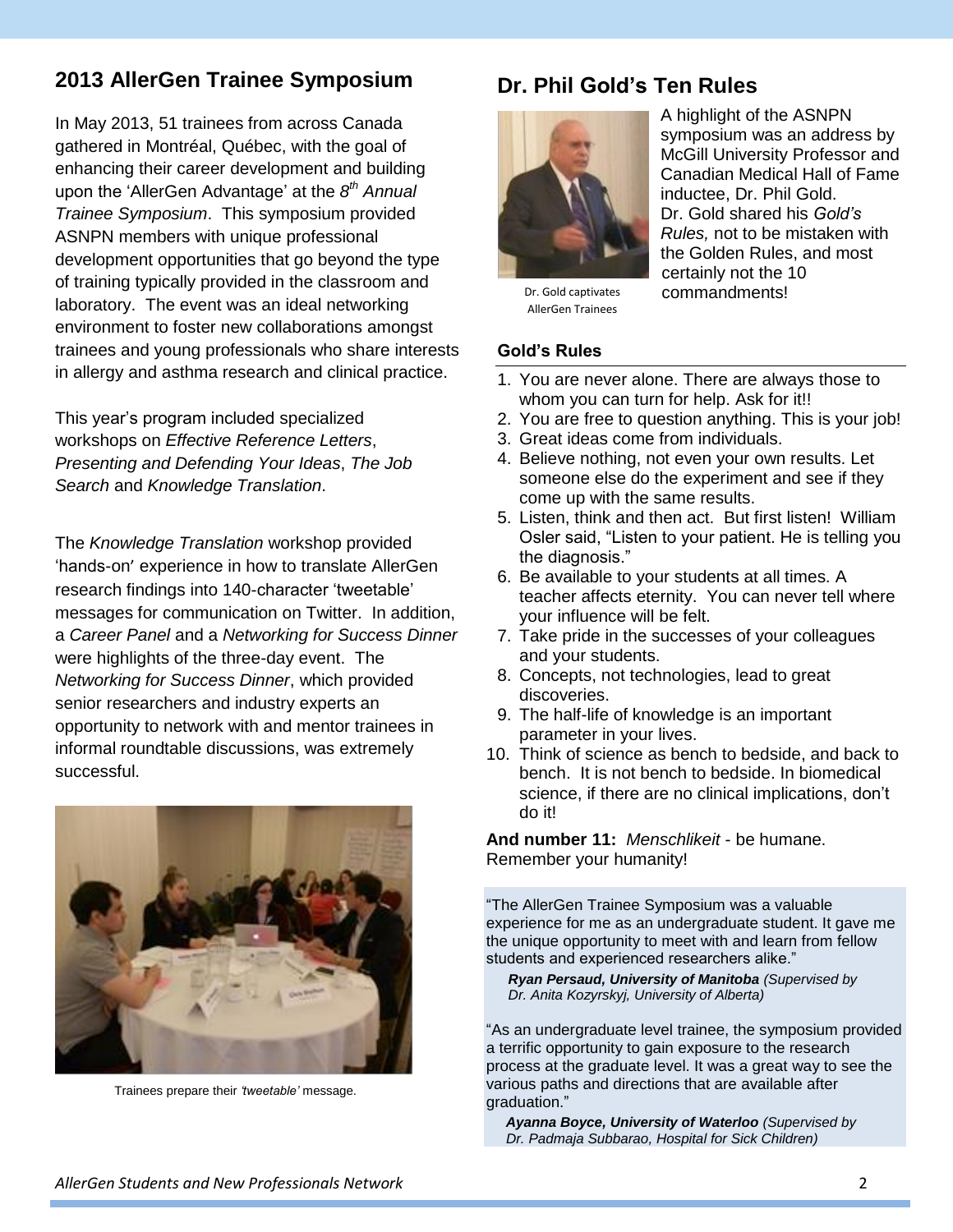

**University of Calgary trainees take full advantage of ASNPN Membership**. Chris Shelfoon, Suharsh Shah, Sami Shariff, Michelle Harkness (AllerGen HQP Coordinator), Abid Qureshi, Sergei Nikitenko and Jason Arnason

#### **Thank you to the following speakers for participating in the 8th Annual AllerGen Trainee Symposium:**

**Phil Gold,** Douglas G. Cameron Professor of Medicine, McGill University, Professor, Departments of Physiology and Oncology, McGill University; and the Executive Director of the Clinical Research Centre of the Research Institute of the McGill University Health Centre

**Lisa deMena Travis,** Professor of Linguistics; Associate Dean of Graduate and Postdoctoral Studies**,**  McGill University

**Peter Palmer,** Dale Carnegie Training, Montréal

**Diana Royce**, EdD, Managing Director and COO, AllerGen NCE Inc.

**Jesse Vincent-Herscovici**, Director of Strategic Accounts and Business Development, Mitacs, Montréal

#### **AllerGen extends special appreciation to the following invited guests for participating in the AllerGen Trainee Symposium** *Networking for Success Dinner***:**

**Howard Bergman**, AllerGen Board Chair; McGill University **Moshe Ben-Shoshan**, McGill University; McGill University Health Centre **Ann Clarke, McGill University;** McGill University Health Centre **Guy Delespesse**, Université de Montréal; Hôpital Nôtre-Dame du CHUM **Jean-Marc Gélinas**, Health Canada **Anne-Cécile Desfaits, Fonds de recherche du Québec** Santé (FRQS) **Jean-François Leprince,** AllerGen Board of Directors, Managing Partner, CTI Life Sciences Fund **Luc Marengere**, TVM Life Sciences Management **David Préfontaine**, Novartis Pharmaceuticals **Claude Roy,** CHU Sainte-Justine Centre de recherche

#### **Number of 2013 Symposium Participants by University/Research Centre (n=51)**

University of British Columbia (12) University of Calgary (9) University of Alberta (7) McMaster University (3) McGill University (6) University of Toronto (4) Hospital for Sick Children (2) University of Waterloo (2) Queen's University (1) Simon Fraser University (1) Université of Laval (1) University of Manitoba (1) Université de Montréal (1) University of Winnipeg (1)

#### **Number of 2013 Symposium Participants by Level of Study (n=51)**

Masters (16) PhD (13) PDF (9) Undergraduate (7) Fellows-in-Training (3) Research Staff (3)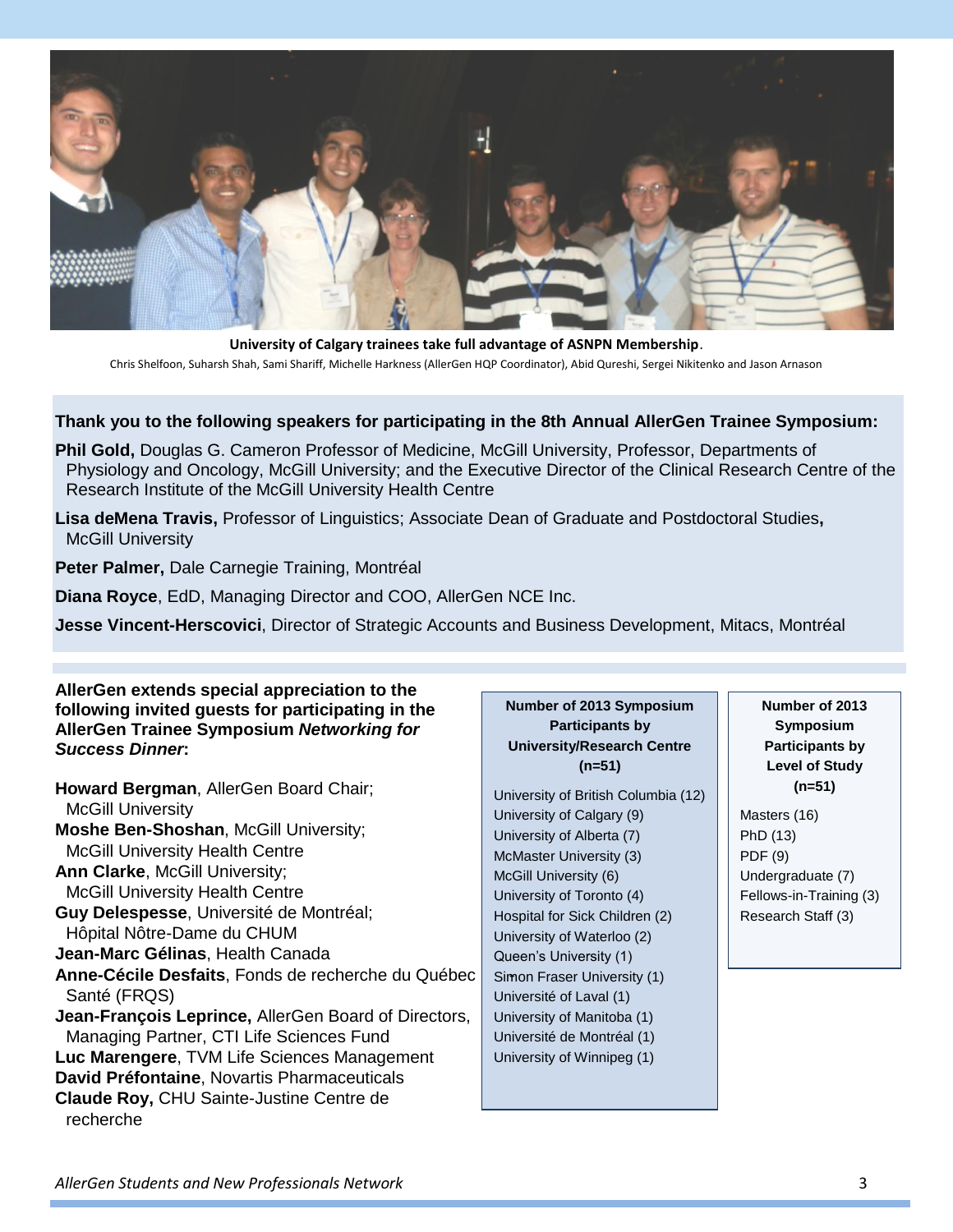## **AllerGen Funds Ten Undergraduate Research Projects**

Ten undergraduates from across Canada have been awarded AllerGen *Summer Studentships* valued at \$6,000 each. The Studentship-holders will train under the supervision of AllerGen-funded investigators.

The strategic goal of AllerGen's *Summer Studentships* Award is to create 'value added' opportunities for the training, education and professional development of undergraduate students, with the intention of recruiting top students to work with AllerGen research teams.

It is hoped that this experience will spark an enduring interest in allergic and related immune disease research and/or clinical practice that will lead the Studentship-holders to purse advanced studies in related areas.

Applications are evaluated on the excellence of the student, the excellence of the project and the quality of the learning environment. The top ten ranking candidates receive \$3,000 awards, matched 1:1 with non-AllerGen partner funding, for a total award value of \$6,000. Nineteen applications were received for this year's competition representing a success rate of 53%.

| <b>Name</b>                      | <b>Institution</b><br>(* indicates student's academic<br>institution) | <b>Supervisor</b>    | <b>Research Topic</b>                                                                                                                                                                               |
|----------------------------------|-----------------------------------------------------------------------|----------------------|-----------------------------------------------------------------------------------------------------------------------------------------------------------------------------------------------------|
| <b>Richard Hae</b>               | <b>McMaster University</b>                                            | Judah Denburg        | Innate Immune Receptors in Eosinophil/Basophil<br><b>Differentiation</b>                                                                                                                            |
| <b>Ryan Persaud</b>              | University of Alberta<br>(*University of Manitoba)                    | Anita Kozyrskyj      | Impact of perinatal infant antibiotic exposure on<br>allergic outcomes in the Winnipeg CHILD cohort                                                                                                 |
| Laura Feldman                    | <b>Hospital for Sick Children</b><br>(*University of Toronto)         | Teresa To            | The Impact of Temperature, Humidity and Air<br>Quality on Asthma Exacerbation                                                                                                                       |
| <b>Angie Lam</b>                 | University of<br><b>British Columbia</b>                              | <b>Stuart Turvey</b> | Role of a Common Single Nucleotide<br>Polymorphism in the Mitochondrial Antiviral<br>Signaling Gene (MAVS) in Severe Respiratory<br>Viral Infection in Infancy and Subsequent<br>Asthma Development |
| <b>Timothy Chung</b>             | University of Alberta<br>(*University of Toronto)                     | <b>Brian Rowe</b>    | The management of acute asthma in an urban<br><b>Emergency Medical Service (EMS)</b>                                                                                                                |
| Laura Churchman<br>(declined)    | University of<br>Saskatchewan                                         | John Gordon          | Induction of allergen tolerance in a mouse model<br>of food anaphylaxis                                                                                                                             |
| <b>Ayanna Boyce</b>              | <b>Hospital for Sick Children</b><br>(*University of Waterloo)        | Padmaja<br>Subbarao  | Are known biomarkers for asthma present in<br>early infancy?                                                                                                                                        |
| <b>Ashley Yu</b>                 | <b>McMaster University</b>                                            | Judah Denburg        | The Effects of Epithelial-Derived Thymic Stromal<br>Lymphopoietin on Cord Blood and Peripheral<br>Blood Progenitor Phenotypic and Functional<br><b>Differentiation</b>                              |
| <b>John Ren</b>                  | <b>McGill University</b>                                              | Danuta<br>Radzioch   | Selection and validation of candidate genes<br>involved in the regulation of severity of atopy<br>and allergic asthma                                                                               |
| Valérie Gagné-<br><b>Ouellet</b> | Université du Québec à<br>Chicoutimi                                  | Catherine<br>Laprise | Role of CHRNA3 and CHRNA5 in Asthma and<br>Lung Cancer                                                                                                                                              |
| <b>Abid Qureshi</b>              | University of Calgary                                                 | <b>Richard Leigh</b> | Human rhinovirus infection of human bronchial<br>epithelial cells in vitro up-regulates the<br>production of certain inflammatory mediators to<br>facilitate HASM migration                         |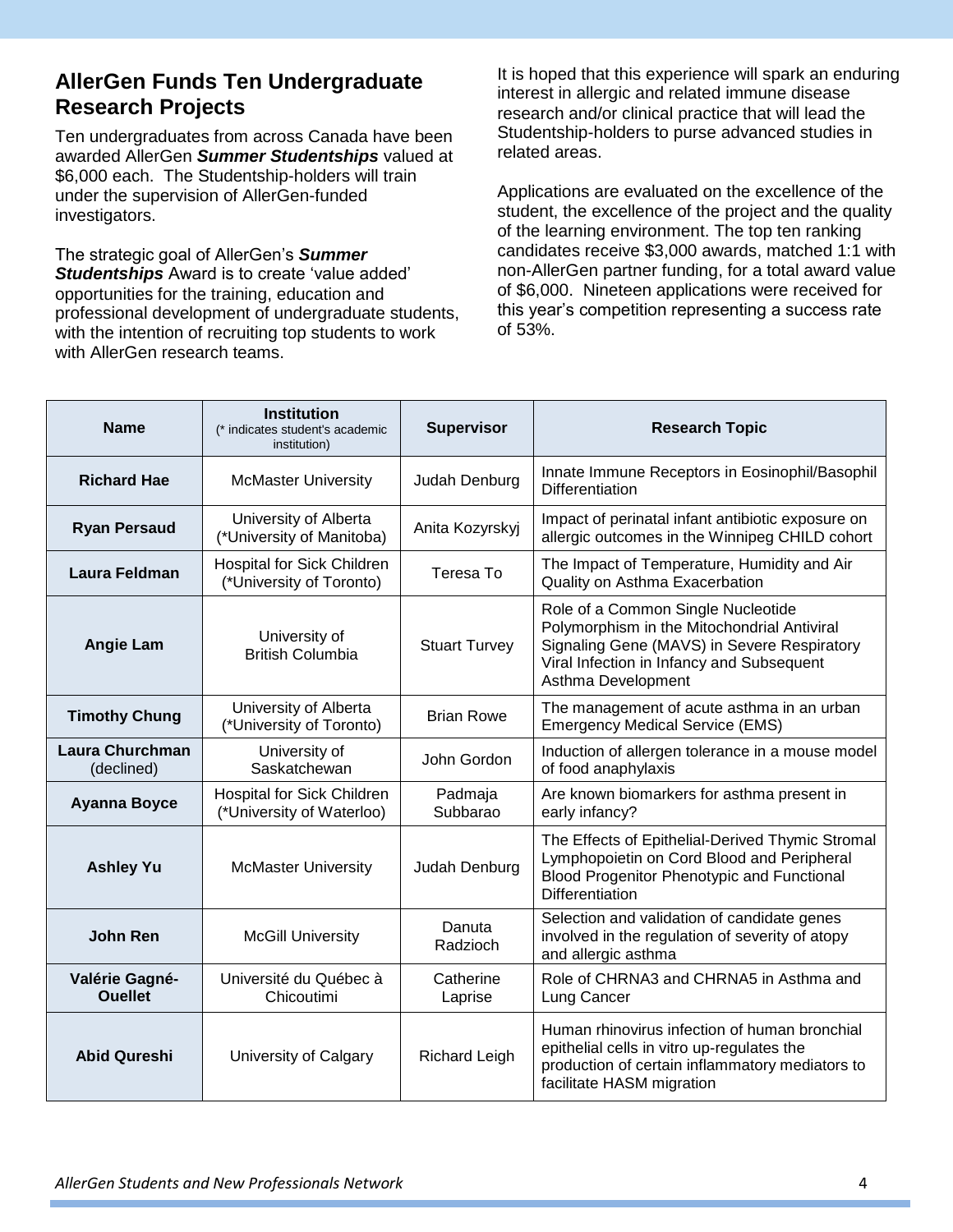# **AllerGen Awards \$250,000 Fellowship**



**Dr. Philippe Bégin,** a physician and associate researcher from CHUM and CHU Sainte-Justine in Montréal, Québec, has received the prestigious *AllerGen Emerging Clinician-Scientist Research Fellowship* Award, valued at \$250,000.

This award is an innovative solution to the critical shortage of allergy and clinical immunology expertise in Canada, and the need to enable newly trained Canadian Clinical Immunologists and Allergists to pursue allergy, asthma and anaphylaxis academic research training.

Dr. Bégin's fellowship showcases an international collaboration between AllerGen, CHU Sainte-Justine and Stanford University in California. During his twoyear fellowship, Dr. Bégin will perform clinical and fundamental research on oral immunotherapy for patients suffering from food allergy under the cosupervision of Dr. Elie Haddad, Chief of Immunology, CHU Sainte-Justine and Professor at Université de Montréal, and the internationally renowned Director of the Stanford Alliance for Food Allergy Research (SAFAR) and Associate Professor at Stanford University, Dr. Kari Nadeau.

*"By giving me the means to visit the Stanford Alliance for Food Allergy Research, AllerGen has provided me with an unequalled opportunity to participate in cutting edge research on food immunotherapy and mechanisms of oral tolerance. The very strong biotechnology focus, the rich academic environment of Stanford University, and the Silicon Valley entrepreneurship culture create a synergy for a unique key experience in my career development as a clinician-scientist in the field of allergy and immunology. As we wrap up some of our phase 1 trials on OIT, we are very excited and preparing for our upcoming phase 2 clinical trials starting this summer and fall."*

#### *Dr. Philippe Bégin*

# **AllerGen Issues Record Number of Travel Awards**

The popularity of the AllerGen *Travel Award Program* continues to grow. More trainees received funding in 2012-2013 than in any previous year. Forty-two travel awards were provided in to 37 trainees to attend 19 national and international events, representing a 61% jump in awards received and a 45% increase in the number of events attended.

Travel awards are available to ASNPN members to support attendance and participation in non-AllerGen events that are aligned with AllerGen's mission, vision and goals. These events must provide an opportunity for networking, research collaboration, knowledge exchange, or new skill development, while maximizing learning opportunities.

**Note: Limited travel funds remain for 2013-2014.**

**AllerGen Trainees attend American Academy of Allergy, Asthma and Immunology (AAAAI) Annual Meeting in San Antonio, Texas**



*Vanessa Omana, Queen's University*



*Claudia Hui, McMaster University*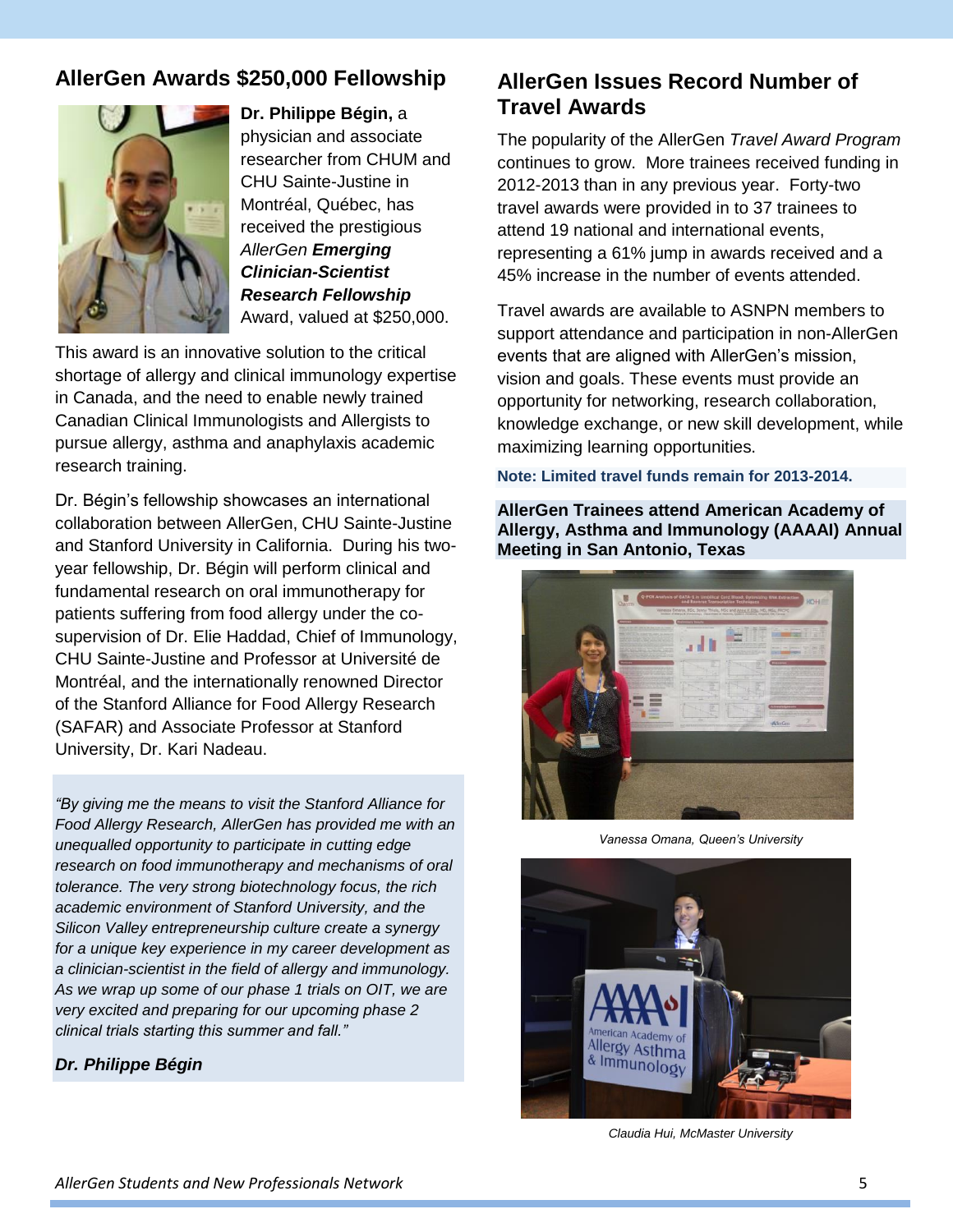# **ASNPN Elects New ASNPN Leadership Committee (2013-2014)**

#### **President**

#### **Lianne Soller - McGill University**



Lianne is a doctoral candidate in Epidemiology at McGill University under the supervision of Dr. Ann Clarke. Her research focuses on the prevalence and treatment of food allergy in Canada, for which she was recently awarded an FRQS Doctoral Award for the duration

of her studies. This is Lianne's second term as ASNPN President. She has also served as Vice-President and Regional Director for Quebec and the Atlantic provinces. Lianne was one of the inaugural winners of AllerGen's *International Research Visit* Award. She will be travelling to Cork, Ireland, in September 2013, to work with Drs. Jonathan Hourihane and Audrey DunnGalvin at University College Cork.

#### **Vice-President**

#### **Pia-Lauren Reece - McMaster University**



Pia received her B.Sc. in Biochemistry and a PhD in Medical Sciences (Immunology) from McMaster University. Her thesis, supervised by Dr. Judah Denburg, involved investigating the mechanisms of stem cell differentiation in relation to both

microbial influences and maternal atopy (*i.e.,* surrogate measure of infant-allergic risk). Her work has been published in *Immunology* and the *Journal of Allergy and Clinical Immunology* and has been presented at both national and international meetings. Pia is beginning her post-doctoral studies under the joint supervision of Dr. Judah Denburg and Dr. Guillaume Pare, where she will investigate potential genetic variants in cord blood stem cells that may serve as biomarkers for allergic development in early life. This work will be conducted in collaboration with AllerGen investigators from the Canadian Healthy Infant Longitudinal Development (CHILD) Study.

#### **Communications Director Luisa Giles - University of British Columbia**



Luisa Giles, a PhD candidate at the University of British Columbia, works with Dr. Chris Carlsten to research air pollution and human health. Luisa has served as the Events/ Communications Director on the ASNPN since 2012. Luisa currently works as a Knowledge Translation

Scientist at the National Collaborating Centre for Environmental Health. She feels that her work there can benefit the ASNPN and help to support AllerGen's mission to catalyze knowledge translation to reduce the socio-economic burden of asthma, allergies and anaphylaxis.

#### **Events Director**

#### **Meghan Azad - University of Alberta**



Meghan Azad received her PhD in Biochemistry & Medical Genetics from the University of Manitoba. She is currently a postdoctoral fellow in the Department of Pediatrics at the University of

Alberta and a part-time student at the University of London, UK (M.Sc. Epidemiology program). As a member of Dr. Anita Kozyrskyj's cross-disciplinary SyMBIOTA (Synergy in Microbiota Research) team, Meghan is studying early-life development of the gut microbiome. Her preliminary findings were recently published in the *Canadian Medical Association Journal* (2013 185:385-94), receiving widespread media attention, including articles in *The Globe and Mail* and *Time Magazine*. Using the CHILD Study birth cohort as a research platform, Meghan's ongoing research will characterize the role of the gut microbiota in the development of asthma, allergies, and childhood obesity.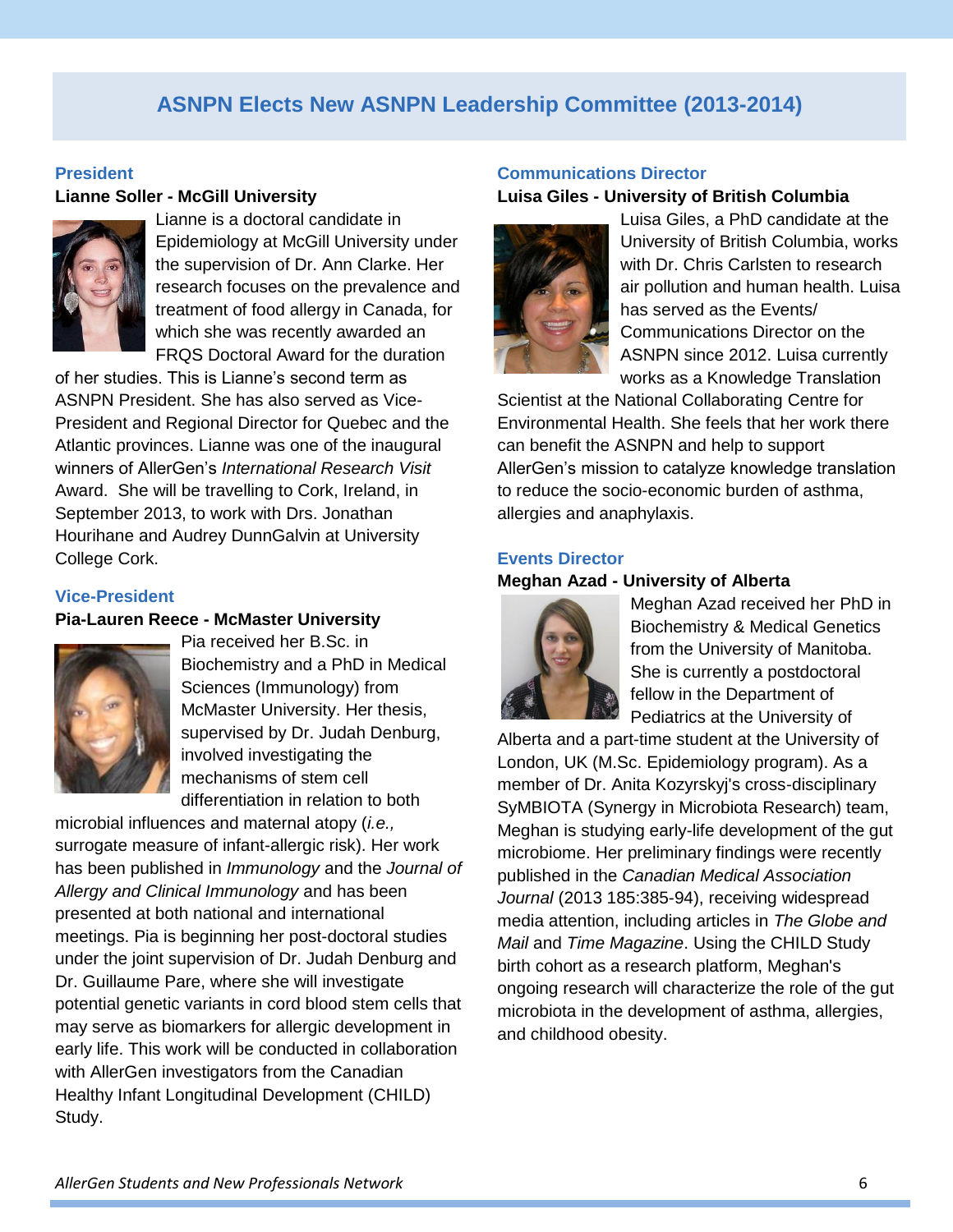#### **Pacific Director Amrit Singh – University of British Columbia**



Amrit graduated from McMaster University in 2010 with a B.Sc. in Biology and Mathematics. Amrit is currently a PhD student in Experimental Medicine at the University of British Columbia under the supervision of Dr. Scott Tebbutt. His main research focus

is to discriminate allergen-induced isolated early and dual responders by using various 'omics' data sets derived from peripheral blood, as part of the AllerGen Clinical Investigator Collaborative. Amrit is also a trainee at the PRevention of Organ Failure (PROOF) Centre.

#### **Central Director (AB, SK, MB)**

#### **Sami Shariff – University of Calgary**



Sami joined the M.Sc. program at the University of Calgary in 2011 to pursue his dream of working in the medical research field. Utilizing his undergraduate career to instill strong research fundamentals through animal work, Sami seamlessly

transitioned into basic science and benchwork under the guidance of his supervisor, Dr. Richard Leigh. Sami's interest evolved into studies on the pathogenesis of asthma where he examines the migration of bronchial smooth muscle and the processes underlying airway remodeling.

#### **Ontario Director**

#### **Claudia Hui - McMaster University**



Claudia Hui received her B.Sc. in Physiology from McGill University. Subsequently, she joined Dr. Mark Larché at McMaster University where she received her M.Sc. investigating the immunomodulatory role of bronchial epithelial cells in asthma. Currently, Claudia is

pursuing her PhD with Dr. Judah Denburg under the Medical Sciences - Infection and Immunity Program. Claudia's research focuses on examining how environmental exposures influence the development of allergic diseases and asthma, with particular emphasis on the role of epithelial-derived thymic stromal lymphopoietin in linking epithelial injury, tissue

responses, and the recruitment and differentiation of eosinophil and basophil precursors (*in situ* hemopoiesis).

#### **Québec/Atlantic Director**

#### **Stephanie Nairn - McGill University**



Stephanie is a PhD student in the Social Studies of Medicine, Bioethics and Sociology Department at McGill University. She completed her Master's degree at Queen's University in Sociology and studied the everyday experience of food allergy and food intolerance. Specifically, Stephanie

showed how individuals with food allergies navigate risks and the desire to experience pleasure in consumption in everyday life. Her current research interests lie at the intersection of sociology, psychology and biological studies of health and illness. Stephanie is a research assistant on a number of different projects at McGill. Specifically, she is interested in the social construction of scientific, medical and individuals' knowledge about food allergy and intolerance and uses social theory and ethnographic methodologies to explore these phenomena. She also researches the experience of chronic stress, its impacts on health, and the ways in which individuals are made resilient to adverse health and illness *via* access to social support.

#### **Member-at-Large**

#### **Carlo de Olim Rugginenti - University of Montréal**



Carlo currently studies at the University of Montréal in the Biomedical Sciences Masters Degree program under the supervision of Drs Catherine Lemière and Michel Gérin. His research interest includes the evaluation of qualitative assessment methods of

occupational exposures in work-related asthma. Carlo received his B.Sc. in Biomedical Sciences with a specialty in Clinical Biochemistry from the University of Mogi das Cruzes in Sao Paulo, Brazil. Following the completion of his B.Sc., he worked as a medical laboratory technician in clinical pathology and anatomic pathology laboratories. Aside from his interest in epidemiology and clinical biochemistry, Carlo also has strong interest in the knowledge translation of research results.

*AllerGen Students and New Professionals Network* 7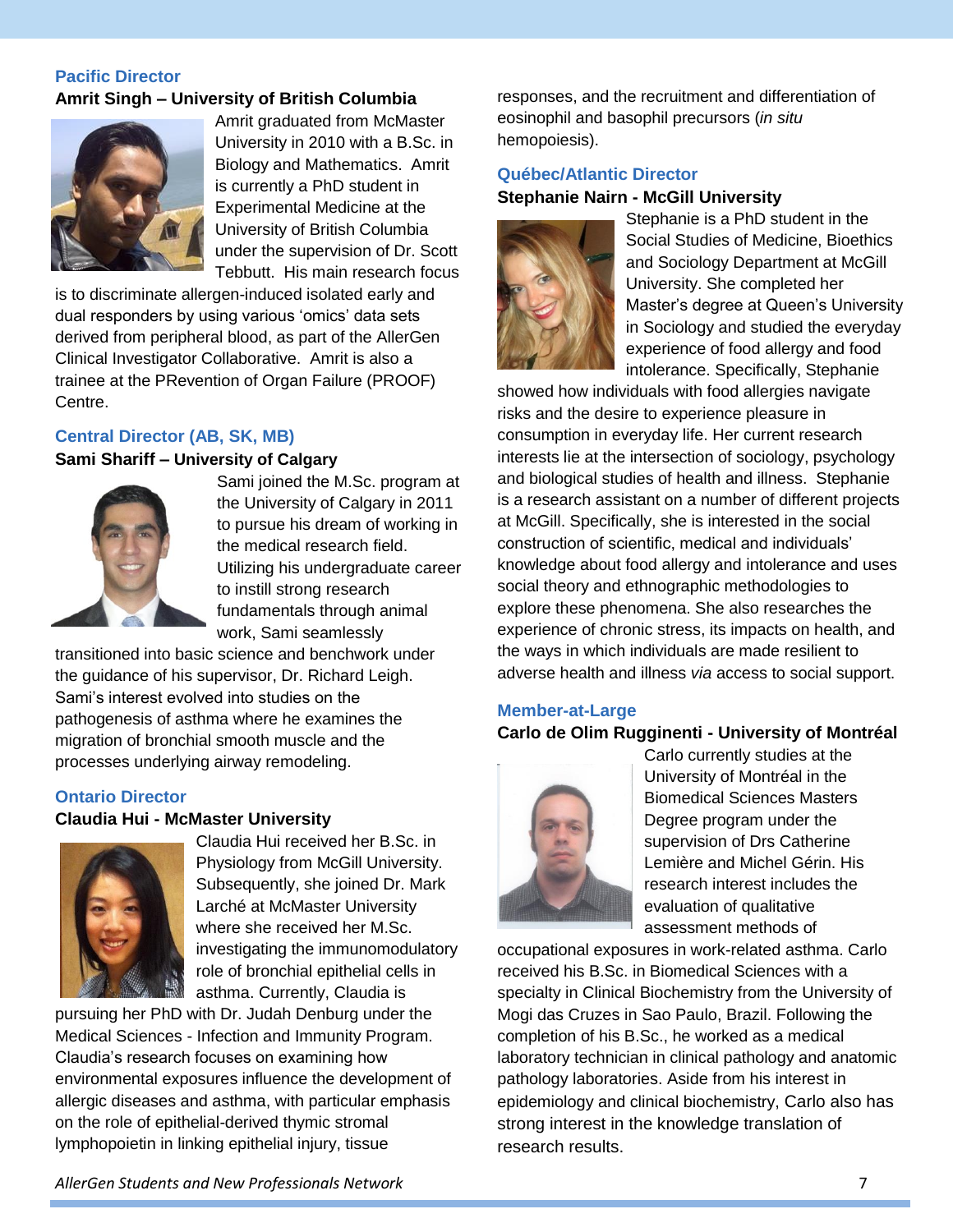# **Celebrating AllerGen Trainees**

AllerGen would like to congratulate its Network trainees and new professionals on their receipt of the following awards and accomplishments:

**Dr. Moshe Ben-Shoshan** received the 2013-2014 FRQS/AllerGen *Clinical Research Scholar - Junior 1 Career Award*. Dr. Ben-Shoshan is an Assistant Professor of Pediatrics at McGill University and a physician in the Department of Allergy/ Immunology at Montréal Children's Hospital. Dr. Ben-Shoshan received the inaugural AllerGen *Emerging Clinician-Scientist Fellowship* in 2011 and is currently an AllerGen Principal Investigator on the Canadian Food Allergy Strategic Team (CANFAST).

**Dr. Jeremy Hirota** is one of the inaugural recipients of AllerGen's *International Research Visit* Award. Dr. Hirota will visit Dr. Phil Hansbro's laboratory in the Priority Research Centre for Asthma & Respiratory Diseases at The University of Newcastle in Australia. Dr. Hirota is supervised by Dr. Chris Carlsten at the UBC.

**Lianne Soller** received the *Fonds de recherche du Québec - Santé (FRQS) Doctoral Training* Award, ranking  $2^{nd}$  out of 426 applications. Lianne is a PhD candidate at McGill University under the supervision of Dr. Ann Clarke. Her research focuses on the prevalence and treatment of food allergy in Canada and her publication *Overall Prevalence of Self-reported Food Allergy in Canada* is referenced on Health Canada's website *- Food Allergies and Intolerances*.Lianne is also one of the inaugural winners of AllerGen's *International Research Visit* Award, and will be travelling to Cork, Ireland, in September, 2013, to work with Drs. Jonathan Hourihane and Audrey Dunn Galvin at University College Cork.

**Dr. Meghan Azad,** Postdoctoral Fellow, and AllerGen researcher Dr. Anita Kozyrskyj of the University of Alberta, published new evidence in the *Canadian Medical Association Journal* (CMAJ) (2013 185:385-94), that the method of delivery (vaginal *versus* cesarean) and the method of infant feeding (breastfeeding *versus* formula) influences the bacterial colonization of an infant's gut.

To highlight the study, CMAJ issued a news release that generated overwhelming interest from national and international media outlets. The study was featured more than 40 times in print and/or web articles.

**Elaine Fuertes** will make an oral presentation at the 6<sup>th</sup> Annual European Public Health Conference (EPF) conference in Brussels, Belgium, in November. Her abstract, "Traffic-related air pollution as a risk factor for the development of childhood allergic diseases: the Traffic, Asthma and Genetics (TAG) project," received the highest score, placing 1<sup>st</sup> out of 796 submitted abstracts. Elaine is a University of British Columbia PhD candidate supervised by Drs Chris Carlsten and Michael Bauer. She is currently completing an internship at the Helmholtz Zentrum München - German Research Centre for Environmental Health in Germany under the guidance of Dr. Joachim Heinrich.

**Dr. Tillie-Louise Hackett** became an Assistant Professor in the Department of Anesthesiology, Pharmacology & Therapeutics at UBC in February 2013. Dr. Hackett is the first female Associate Director of the James Hogg Research Centre and a former AllerGen trainee.

**Dr. Daniel Harrington** received the 2012 *Risk Perception/Communication Paper of the Year* award for the Journal of Human and Ecological Risk Assessment (HERA). His winning paper is titled, *Exploring the Determinants of the Perceived Risk of Food Allergies in Canada.* Dr. Harrington is a Population Health Intervention Research Network (PHIRNET) postdoctoral fellow in the Department of Geography at the University to Toronto Mississauga under the supervision of AllerGen Investigator Dr. Kathi Wilson.

**Timothy Chung,** an undergraduate student in Paramedicine at the University of Toronto, had two abstracts accepted for presentation at the Canadian Association of Emergency Physicians 2013 Annual Conference. Timothy's *EMS Anaphylaxis Study* was funded, in part, through a 2012 AllerGen Summer Studentship. Timothy conducted his research at the University of Alberta under the supervision of Dr. Brian Rowe.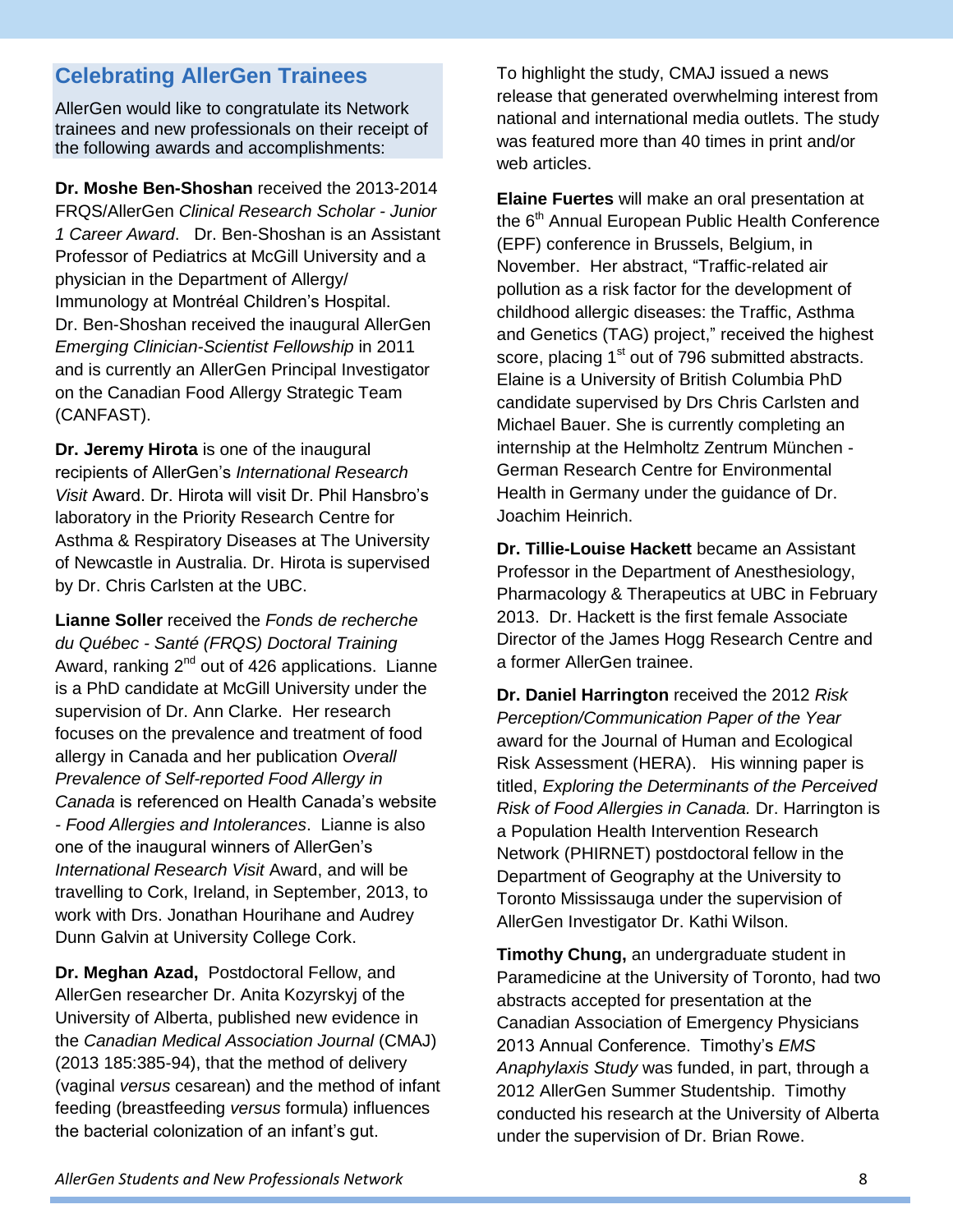**Derek Chu** and **Jyoti Balhara** were invited to deliver oral presentations at the American Association of Immunologists (AAI) Conference in Honolulu, Hawaii. Derek is enrolled in the MD-PhD at McMaster University and is supervised by Dr. Manel Jordana. Dr. Jordan describes Derek as the "most outstanding student" he has met in his 25 years on faculty. Jyoti Balhara is a University of Manitoba PhD candidate, supervised by Dr. Soussi Gounni. Derek and Jyoti's attendance at the conference was supported by an AllerGen Travel Award.

# **@AllerGen\_NCE**

Scientific exchange happens on Twitter with growing frequency. Social media provides a platform for enhancing professional networking, posting of published findings and mobilization of knowledge to the general public. According to Emily Darling, a postdoctoral fellow at Simon Fraser University, tweeting new ideas to other scientists can push ahead "open science in real time." Darling and her colleagues found that 45% of scientists' followers included people from the media, non-government organizations and the general public.

AllerGen was recently ranked first in "tweet intensity" out of the 16 classic NCE's by an independent blogger.

## **Follow us on Twitter @AllerGen\_NCE**



## **New to Twitter? AllerGen recommends**:

@DrAnneEllis @CaulfieldTim @ryanpersaud @anaphylaxisCAN @igecpd @aller\_MD @picardonhealth

## **AllerGen Welcomes New ASNPN Members**

Trainees and new professionals working on AllerGen-funded research projects automatically become ASNPN members. Students and new professionals not directly involved in AllerGen research, but training or working in the field of allergy, asthma and/or anaphylaxis and related immune disease research may apply for membership**.**

The following trainees were recently approved for ASNPN membership:

**Mustafa Al-Saiedy**, M.Sc. (c), University of Calgary; Supervisor, Dr. Matthias Amrein

**Jason Arnason**, M.Sc. (c), University of Calgary; Supervisor, Dr. Richard Leigh

**Martine Bordeleau**, M.Sc. (c), Université Laval; Supervisor, Dr. Louis-Philippe Boulet

**Jennifer Cross**, PDF, University of British Columbia; Supervisor, Dr. Tillie Hackett

**Caroline Ethier**, B.Sc., University of Alberta; Supervisor, Dr. Francis Davoine

**Andrea Fong**, Clinical Fellow (FIT) University of Manitoba; Supervisor, Dr. Nestor Cisneros

**Kyla Jamieson**, B.Sc. (c), McMaster University; Supervisor, Dr. David Proud

**Meaghan Jones**, PDF, University of British Columbia; Supervisor, Dr. Mike Kobor

**Taruna Joshi**, PhD (c), University of Calgary; Supervisor, Dr. Mark Giembycz

**Danielle Minor**, M.Sc. (c), University of Calgary; Supervisor, Dr. David Proud

**Andrew O'Keefe**, Clinical Fellow (FIT), McGill University; Supervisor, Dr. Moshe Ben-Shoshan

**Christopher Rider**, PhD (c) University of Calgary; Supervisor, Dr. Robert Newton

**Min Hyung Ryu,** M.Sc. (c), University of Manitoba; Supervisor, Dr. Andrew Halayko

- **Christopher Shelfoon**, M.Sc. (c), University of Calgary; Supervisor, Dr. David Proud
- **Suharsh Shah,** PhD (c), University of Calgary Supervisor, Dr. Robert Newton

**Nami Shrestha**, PDF Fellow, University of Alberta; Supervisor, Dr. Lisa Cameron

**Gina Tsai,** Clinical Fellow (FIT), University of Western; Supervisor, Dr. DW Moot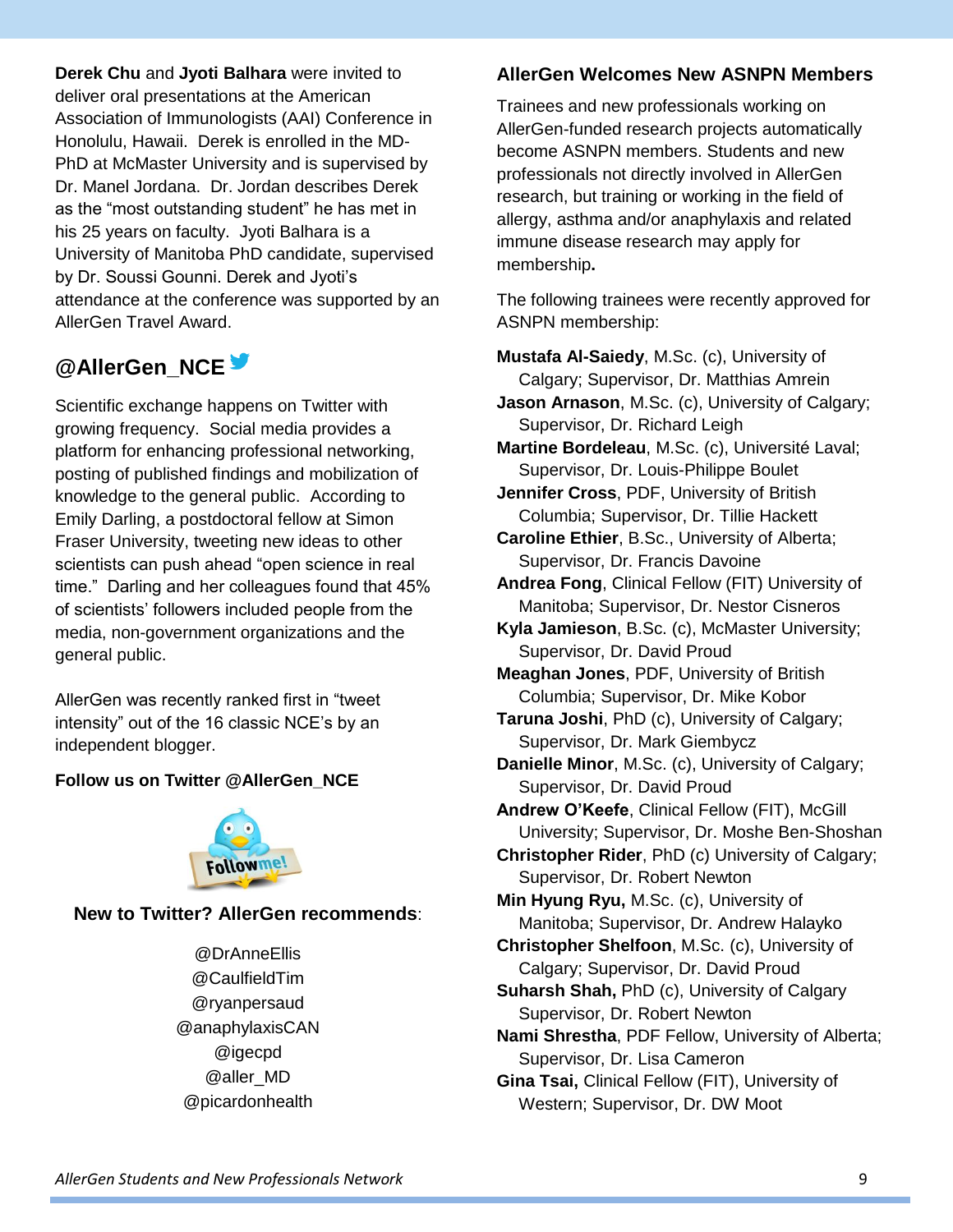# **HQP Capacity Building Programs**

#### **AllerGen Capacity Building Symposium**

An annual symposium provides a unique value-added professional development opportunity that allows for skill and knowledge acquisition to enhance career development and complement academic and scientific training. The event aims to foster networking and collaboration amongst trainees and young professionals with a shared interest in the field of allergy and asthma research and clinical practice. Workshop topics are varied and include: career planning, mentoring, interview skills, knowledge translation, media relations, ethics and grant writing. AllerGen pays for travel and accommodation costs. Registration is limited.

#### **Research Skills Acquisition Awards**

AllerGen funds workshops and individual training opportunities, including lab exchanges and equipment transfers that enable sharing and development of specialized technical and laboratory skills relevant to AllerGen research. The award must be matched 1:1 with non-AllerGen funding.

#### **Emerging Clinician-Scientist Research Fellowship Value \$250,000** Next Competition: Opens October 2013

The AllerGen Emerging Clinician-Scientist Research Fellowship enables Canadian allergists and clinical immunologists to pursue academic research training immediately following their sub-specialty training. An award of \$100,000 plus a \$25,000 research allowance is bestowed in each of the two years of this Fellowship. Eligible academic foci include basic and/or clinical research related to allergy, asthma and/or anaphylaxis.

#### **AllerGen Undergraduate Summer Studentship Awards**

#### Next Application Deadline: January 31, 2014

AllerGen's Undergraduate Summer Studentships are intended to foster interest in allergic and related immune disease research. Ten awards of \$3,000 are issued annually, matched 1:1 with non-AllerGen partner funding for a total award value of \$6,000. To be eligible, students must be working with an AllerGen Investigator on research aligned with AllerGen's mission and vision.

#### **Travel Awards** - Limited Funds Remain for 2013-2014

Travel Awards support attendance and participation in national and international conferences, symposia and workshops that are aligned with AllerGen's mission and vision. These events must provide an opportunity for networking, research collaboration, knowledge exchange, new skill development and learning opportunities. Awards of up to \$1,200 are available, subject to 1:1 matching funding provided by non-AllerGen sources.

Applications are accepted on a first come basis and must be received at least four weeks prior to travel.

#### **AllerGen and FRQS (Fonds de recherche du Québec - Santé) Clinical Research Scholars**

#### Letter of Intent Deadline: August 2013

AllerGen and FRQS jointly funds up to two Clinical Research Scholars - Junior 1 Career Awards per year. These awards are given to outstanding young clinical investigators who wish to pursue research in the areas of allergic and related immune diseases.

#### **AllerGen and Michael Smith Foundation for Health Research (MSFHR) Research Awards** Next Call: 2014

AllerGen and MSFHR co-fund the highest ranking candidates working in allergic disease research within the MSFHR regular training grants competition.

#### **International Research Visit Program** Next Application Deadline: September 16, 2013

This program will support Canadian trainees working on AllerGen-funded projects who seek to train with the most innovative researchers/clinician-scientists at laboratories around the world for a period of between six weeks to six months. Research visits must provide the opportunity for networking, research collaboration, knowledge exchange, new skill development, learning opportunities, and must be aligned with AllerGen's vision and mission. MOUs with international partners envision reciprocal investment in international students seeking to undertake research visits in Canada.

**Internships** AllerGen-funded internships provide opportunities for graduate students and postdoctoral fellows to gain valuable workplace experience in short term, sector-specific employment and career-related training experiences in industry, not-for-profit, healthcare or government organizations.

#### **AllerGen Poster Competition**

#### Next Poster Competition: October 3-6, 2013 in Toronto

The trainee research poster competition and oral presentations are central features of AllerGen's HQP Capacity Building Programs. An AllerGen Poster Competition will be held in conjunction with the Canadian Society of Allergy and Clinical Immunology (CSACI) Annual Scientific Meeting in 2013 and 2014.

#### **Visiting Clinician-Scientist Professorships**

This program enhances AllerGen's efforts to recruit clinicians into the allergy and clinical immunology sub-specialty and/or to the clinician-scientist career path. In collaboration with CSACI, AllerGen organizes half-day workshops at medical schools across Canada to expose more medical students and internal medicine and pediatric residents to the professional and research opportunities available to them in the fields of allergy and clinical immunology.